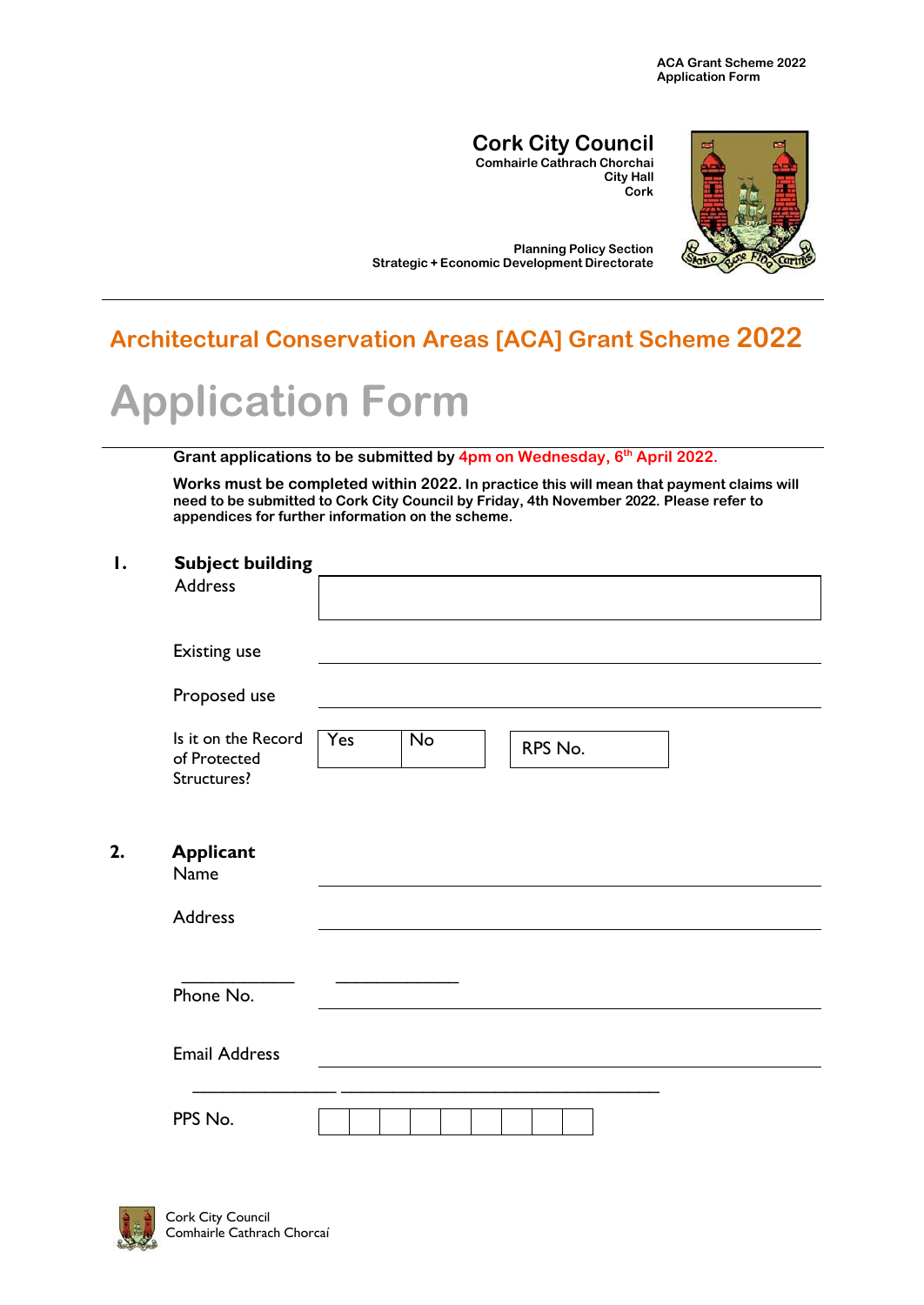# **Application Form [page 2 of 3]**

**3. Owner of Building [if not Applicant]** Name

Address

#### **4. Proposed Works**

Description of works for which grant is being sought [please refer to Appendix Two for guidance on eligible works]

| <b>Estimated Cost:</b> | c |  |  |  |  |  |  |  |
|------------------------|---|--|--|--|--|--|--|--|
|------------------------|---|--|--|--|--|--|--|--|

Have other works been carried out to the building in the last 5 years? If so, please give a description of these and an indication of how much they cost.

Description of other proposed works (if any) that you would like to carry out.

**5. Funding**

Grant sought  $\epsilon$ 

Source of funding for remainder of cost:

Other public funding applied for:

Other public funding received or refused:

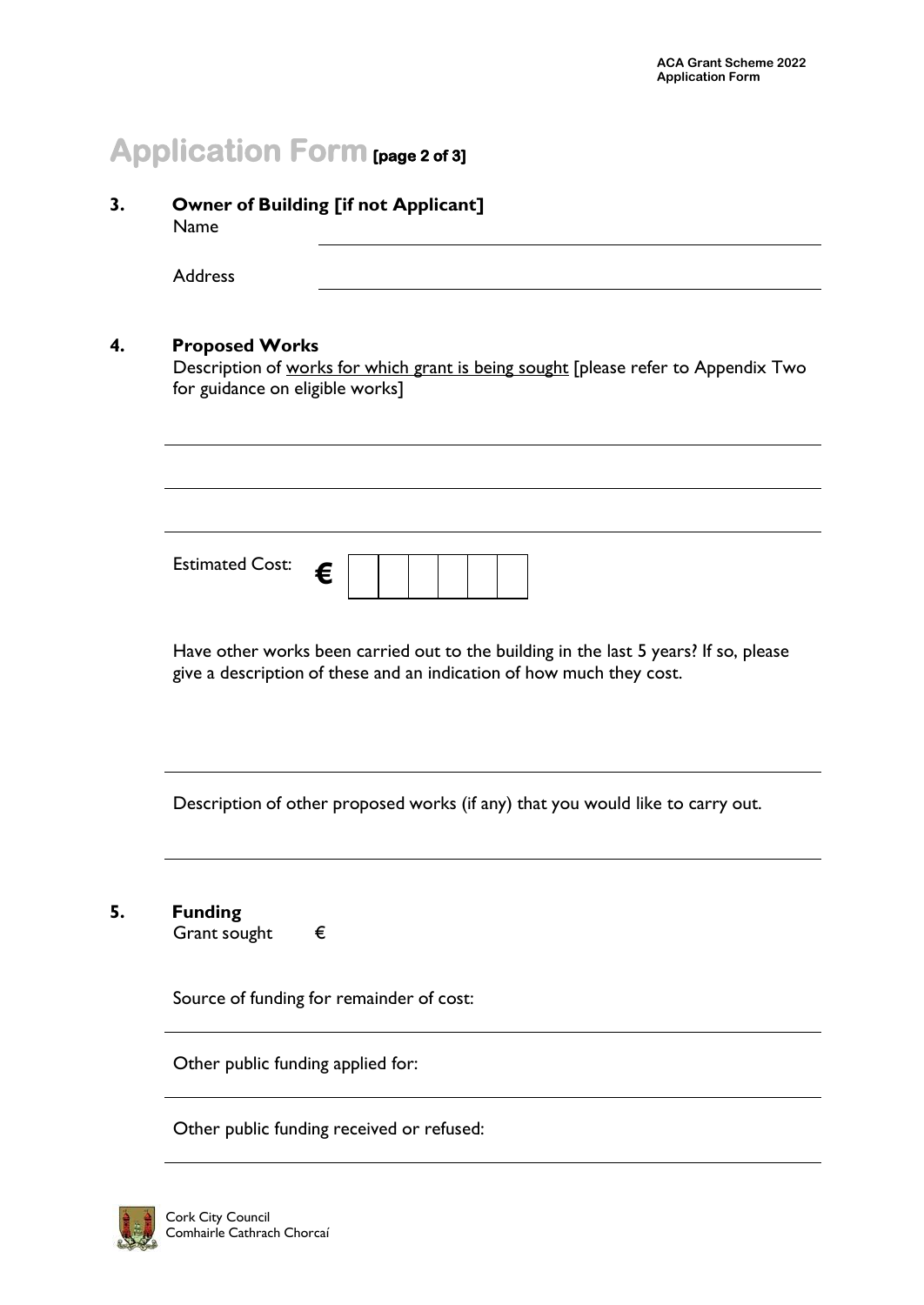# **Application Form [page 3 of 3]**

#### **6. Personnel employed on works**

| <b>Tax Reference</b><br>No.             |                                                     | C <sub>2</sub> Cert. No. |  |
|-----------------------------------------|-----------------------------------------------------|--------------------------|--|
| <b>Tax Reference</b><br>Cert. No        |                                                     | <b>Expiry Date:</b>      |  |
| <b>Architect</b><br>Name                |                                                     |                          |  |
| <b>Address</b><br><b>Tax Reference</b>  |                                                     | C <sub>2</sub> Cert. No. |  |
| No.<br><b>Tax Reference</b><br>Cert. No |                                                     | <b>Expiry Date:</b>      |  |
| Name                                    | <b>Contact Person</b> (if different from applicant) |                          |  |
|                                         |                                                     |                          |  |

#### **8. Any Other Comments**



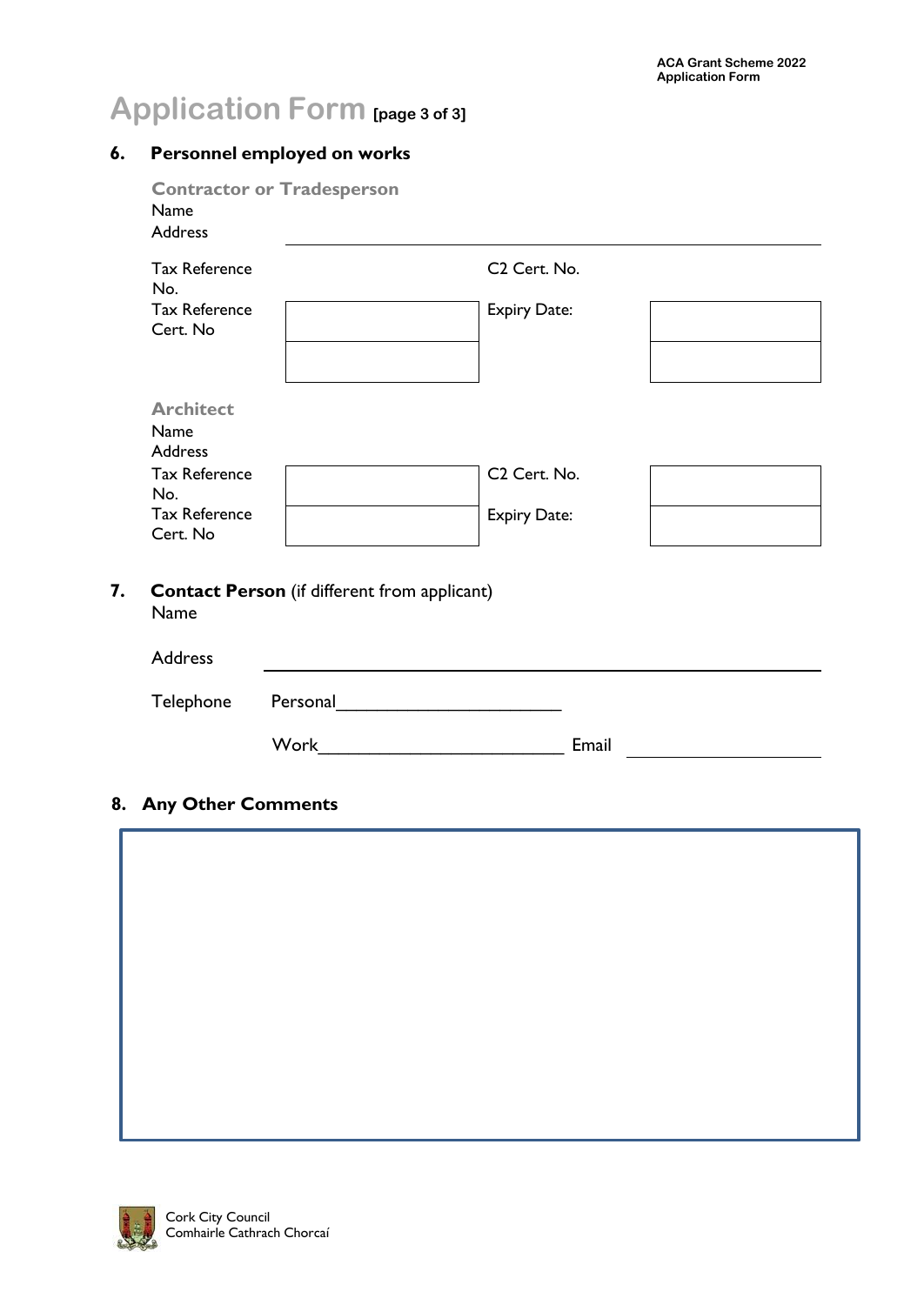#### **9. Declaration**

I certify that:

- (a) **I understand and fulfill the terms and conditions of the grant scheme;**
- (b) **The information provided in the application form and supporting documents is correct and that I will notify the relevant local authority if there is any change in that information;**
- (c) **my tax affairs are in order; and**
- (d) **I understand that payment of a grant by a local authority under this scheme does not imply a warranty on the part of the authority or the Minister for the Environment and Local Government in relation to the suitability or safety of the works concerned or the state of repair or condition of all or any part of the structure concerned or its fitness for use.**

**I understand that the local authority may make any enquiries that it considers necessary to establish my eligibility for a grant, and that the authority's decision is final.**

Applicant's signature

Date

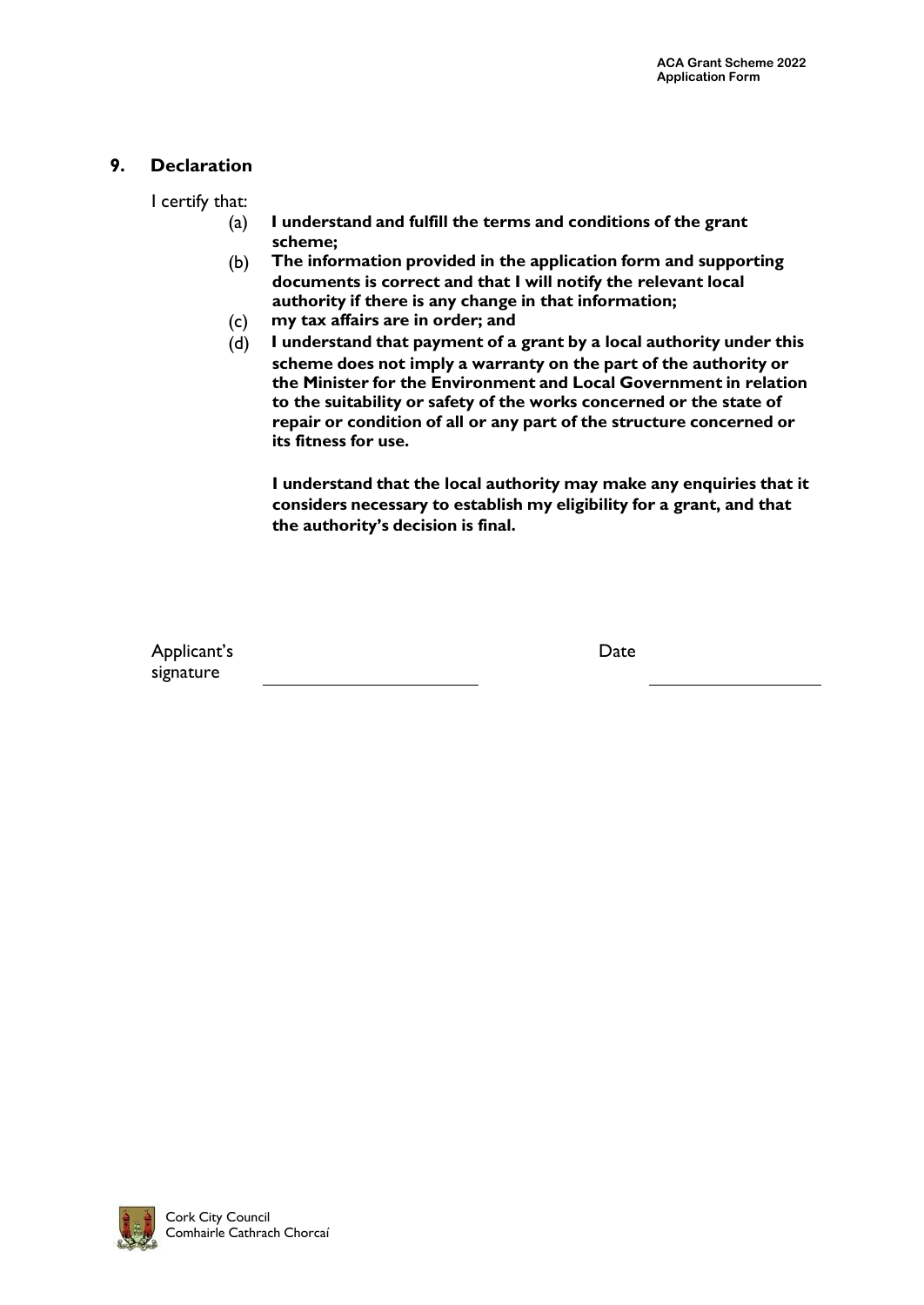### **Appendix One**

# **Notes on applications**

1. Funding available to Cork City Council for this Architectural Conservation Areas Grants Scheme is limited, competitive and there is no automatic right to a grant.

Applications will be prioritized on the basis of the Scheme of Priorities set out in Appendix Two to this document. The decision of Cork City Council is final.

2 The application form must be fully and clearly completed, and must be accompanied by appropriate documents (see 5 below). Incomplete applications will not be accepted.

#### 3 **Submission of applications**

Apply online at <https://corkcity.ie/aca-grant> Or if submitting a hard copy, completed application forms should be submitted for the attention of: Conservation Officer, Planning Policy Section, Strategic and Economic Development Directorate, Cork City Council, City Hall, Cork.

#### 4 **Funding**

Details of how the cost of the works, other than the amount of the grant sought, is proposed to be funded must be stated. The applicant must indicate the amount of the applicant's personal or business resources being used and any –

- Grants, subsidies or assistance from statutory bodies, or
- Sponsorship or assistance from a non-statutory source, received or being sought.

Where any part of the works is being carried out by the applicant directly, or where they are being undertaken by voluntary means, this must also be stated.

#### 5 **The following must be attached to all applications –**

- **• Written consent of property owner for proposed works where the applicant is not the owner;**
- **• Competitive quotations from contractors / practitioners (from three competitive suppliers where the amount exceeds €5,000);**
- **• List of proposed works to be the subject of the proposed grant application and a detailed cost breakdown;**
- **• Photographs of present condition of building and its features relevant to the application, dated and included in a document.**

#### 6. *City Council Conservation leaflet*

*Architectural Conservation Areas: advice and guidance to owners and occupiers,* a leaflet published by Cork City Council, provides general guidance on good practice in Architectural Conservation Areas. This is a vailable on [www.corkcity.ie. F](http://www.corkcity.ie/)urther guidance can be found in *Architectural Heritage Protection: Guidelines for Planning Authorities.*

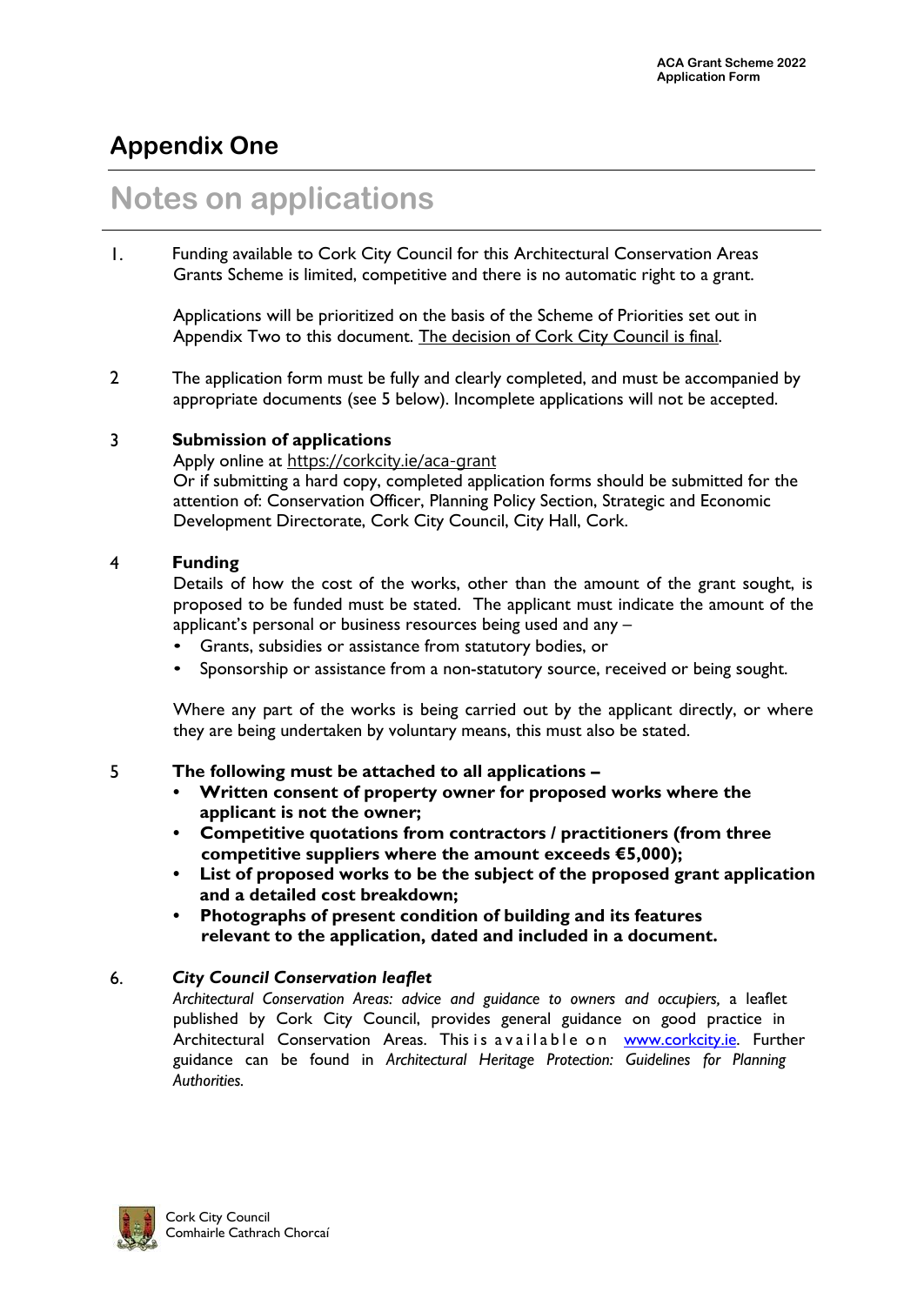#### 7. **Tax Clearance Procedures**

All grants are subject to Department of Finance Tax Clearance Procedures. The current requirements are set out in *Circulars 43/2006* and Circular *44/2006*, as updated. This will mean that (subject to new requirements):

- Any proposed contractors will need to show that they are within the tax system (e.g. by means of a Tax Clearance Certificates or sub-contractors determination); and
- Those in receipt of public grants exceeding €10,000 in any tax year will also need to show that they are tax compliant by means of a Tax Clearance Certificate.

#### 8. **Temporary sign**

Grant recipients will be required to erect a temporary sign on their building to the City Council's specification. The purpose of the sign is to publicize the involvement of Cork City Council in grant funding of works to repair the building, and that this forms part of the overall Architectural Conservation Grant Scheme for the area. The amount of funding will not be specified on the sign.

The sign shall be provided and erected at the cost of the grant recipient. Failure to erect the sign for the period of works [plus one month after the completion of the works] will render the grant offer null and void.

#### 9. **The ACA grant process**

| <b>Public notice</b>                    | Wednesday 9 March 2022 |
|-----------------------------------------|------------------------|
| <b>Applications deadline</b>            | Wednesday 6 April 2022 |
| <b>Grant assessment</b>                 | April 2022             |
| Notification of provisional grant award | May 2022               |
| <b>Grant offer accepted</b>             | <b>May 2022</b>        |
| Works completed by (at the latest)      | October 2022           |
| Payment claim submitted by              | Friday 4 November 2022 |

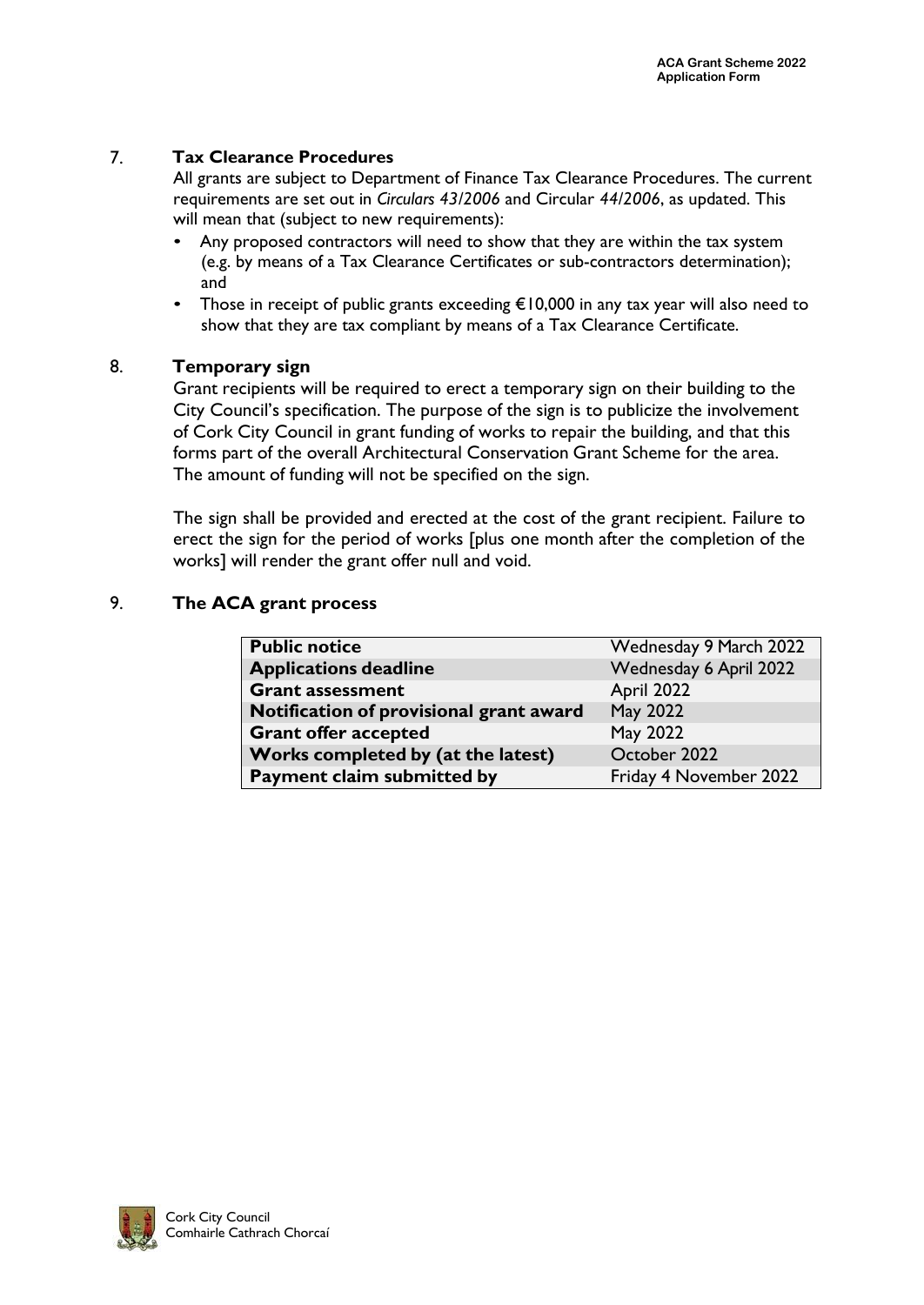#### **Appendix Two**

#### **Cork City Council Architectural Conservation Areas Grant Scheme**

#### **Scheme of Priorities**

#### Aim of the scheme

The scheme aims to encourage good custodianship of historic buildings in conservation areas, investment in their fabric and good conservation practice.

The 2022 scheme is targeted at the Architectural Conservation Areas across Cork City which has suffered from a lack of investment in historic built fabric over a prolonged period. The relatively small funds available to the scheme **(generally €100,000 in total)** will aim to assist building owners and occupiers to repair / re-use buildings in the area for the benefit of the area as a whole and the conservation of individual buildings of architectural interest.

The following scheme of priorities will be used to inform the assessment of grant applications and consequent prioritization of conservation projects.

#### Grant amounts

- Minimum grant amounts of  $E1,000$ ;
- Maximum grant amounts of €5,000
- Special grants of between €10,000 and €15,000 may be awarded in the event that the overall project cost would constitute much less than 50% of the project cost, and the benefits of the scheme to the area are deemed to be significant.

Grants will normally be awarded at a rate of 50% of the total cost of eligible works. Grants may be offered at less than this if the scheme is oversubscribed (see Assessing Project Proposals, overleaf).

Grants of higher than 50% will be considered in very exceptional circumstances and:

- Where the public benefit outweighs the private benefit;
- In relation to the repair of specific Unique Cork building types and building features [e.g.: gabled houses, bow-fronted houses, bay-fronted houses, slate-hung elevations, and Cork windows].

#### Principles for allocating grants

- The grant allocations should seek to ensure that a spread of project types are addressed in the target area;
- The grant scheme should seek to ensure that a spread of project issues are addressed by the grants scheme;
- The grant scheme should seek to ensure that a spread of project works are addressed by the grants scheme;
- The grant scheme should seek to ensure that both NIAH (non-RPS) buildings and RPS buildings are given financial support (in cases where ACAs include buildings on the RPS).

#### Types of project

• Residential building types;

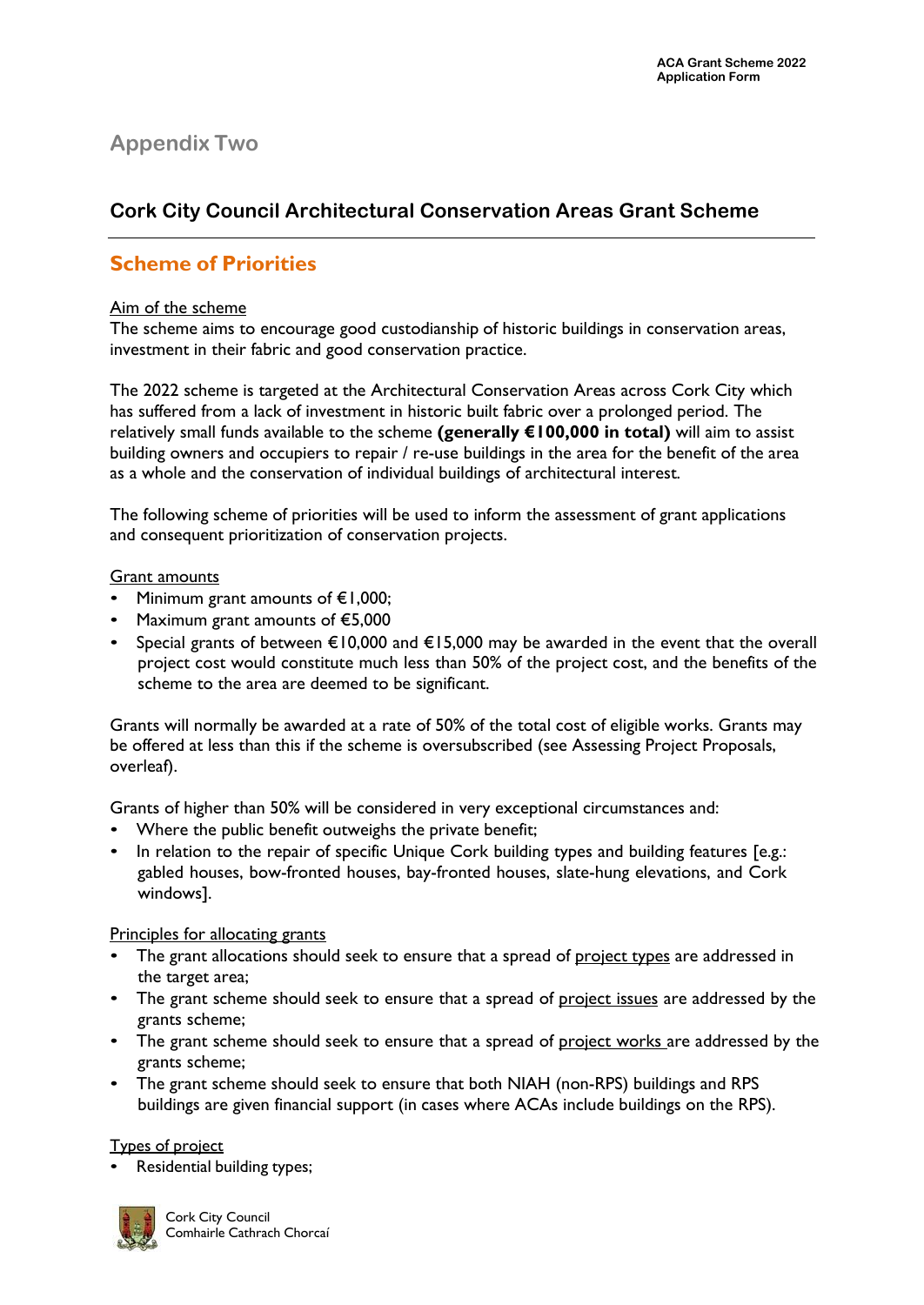- Non-residential building types;
- Buildings of different ages and architectural design;
- Lower and higher status buildings.

#### Types of issue

- Reversal of decay in buildings and bringing vacant and partially vacant building back into use;
- Supporting the repair of building details / features that contribute to the distinctiveness of Cork and / or individual ACAs.
- Supporting the repair of features according to best conservation practice;
- Improving the condition and appearance of the public realm.

#### Types of works

The scheme will be targeted at small-scale works that will have an immediate and obvious benefit to the area selected and to repairing the external envelope of buildings and its individual heritage assets, including:

- Repairs to roof, roof elements and rainwater goods;
- Repair of historic windows and surrounds;
- Repair of historic doors and doorways;
- Repair of elevations and details;
- Repairs to historic ironwork / boundary treatments;
- Repairs to historic shopfronts / other special building details;
- Painting of buildings where this is ancillary to other repairs; and
- Ancillary costs relating to advertising, best practice guidance, and other essential tasks.

In the event that a vacant or derelict building / upper floors are being brought back into use then the grant will contribute towards works to the external envelope of a building. In rare and exceptional circumstances consideration will be given to supporting internal works where they relate to the repair of key historic building features of heritage value (e.g. stairwells and detailing). This is most likely to be in relation to buildings on the Record of Protected Structures (RPS).

#### Assessing project proposals

Project proposals will be assessed against the principles set-out above and the perceived benefits of the proposed works.

In the event of over-subscription of the available budget then proposals will be prioritised and grants offered accordingly. In the event of over-subscription then grants *may be offered at a lower percentage than 50%* in the event that schemes are considered to be of equal benefit to the ACAs. Grant percentages have in past years been awarded at rates of between 20%-50%.

In the event that the scheme is undersubscribed then residual grant funds will be targeted at the scheme area but may be targeted at project candidates in other ACAs in the city to enable the grant budget to be spent on worthwhile projects of benefit to Cork's built heritage. Small-scale public realm improvements up to a maximum value of €10,000 may also be considered an appropriate alternative to building grants in the event of an under-spend where these have a demonstrable benefit for the scheme area.

In the event that there are no obvious project candidates then a further public notice will be placed to advertise the residual grant budget.